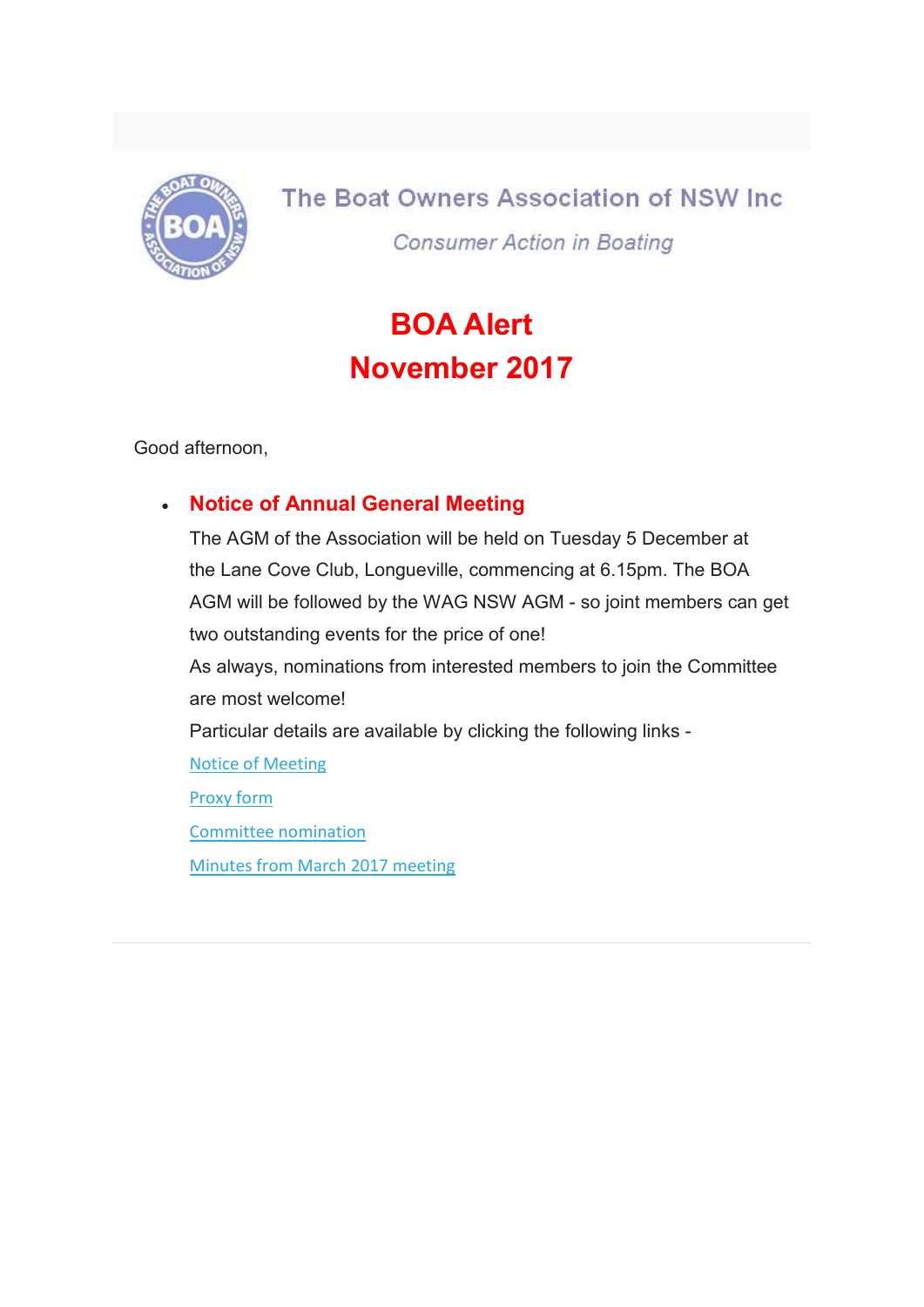Yes, boating is back for another year!



Vice President Chris de Jong joined a throng of local and not so local dignitaries, members and guests of the RMYC to celebrate the official opening of the 2017/2018 boating season at the Royal Motor Yacht Club on Pittwater on a glorious Saturday afternoon, 21 October. We wish every boater in NSW a safe and enjoyable season on the water.

### Have a look at our new website!

We are building a new website which we hope will give members easier access to the topics and information that are of most value to you. It is a work-in-progress and we are very keen to hear about ideas you may have or things you'd like to see included.

Please have a look at www.boatowners.org.au - and we'd love your feedback!

# BIA introduces Advanced Skipper course - with discount for BOA members!

The Boating Industry Association (BIA) has announced the release of its Advanced Skipper course - an outstanding resource for all of us who use our state's great waterways.

This course will really help all of us to sharpen our boating skills - and as a BOA member you can enjoy a 10% discount on the (very modest) cost of the course.

To find out more, visit http://bit.ly/2fsFXbP

### Marine Safety Enforcement Activities

NSW Police will begin random drug testing on waterways as part of a new marine safety enforcement program launched today. NSW Police Commissioner Mick Fuller was joined by Minister for Police,